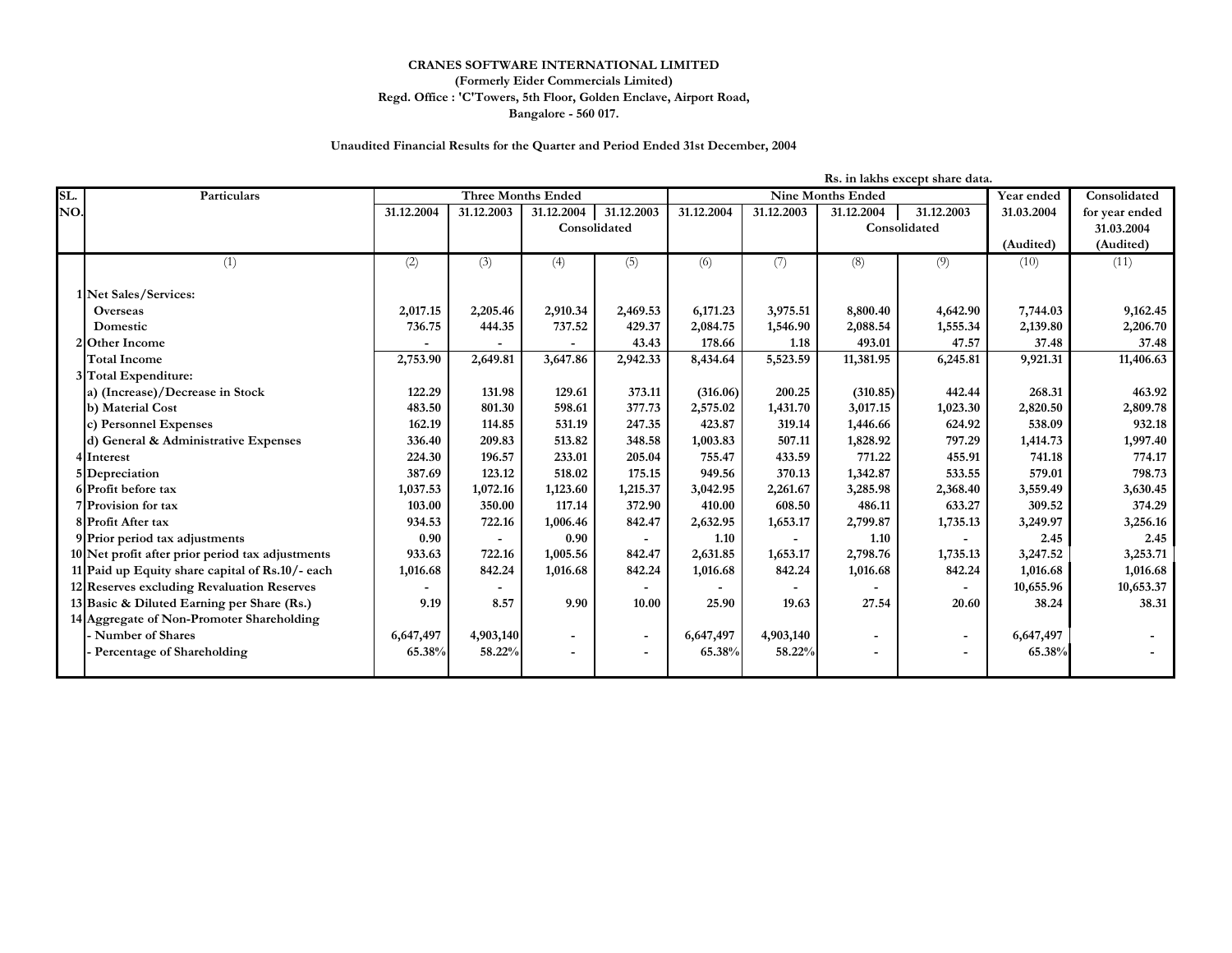**Segment-wise Revenue, Results & Capital Employed**

|  |  | Rs. in lakhs |
|--|--|--------------|
|--|--|--------------|

|        |                                                                   |                    | <b>Quarter Ended</b> |                    | <b>Nine Months Ended</b> |                                  |
|--------|-------------------------------------------------------------------|--------------------|----------------------|--------------------|--------------------------|----------------------------------|
| Sl.No. | Particulars                                                       | 31.12.2004         | 31.12.2003           | 31.12.2004         | 31.12.2003               | ended<br>31.03.2004<br>(Audited) |
|        |                                                                   |                    |                      |                    |                          |                                  |
|        | 1Segment Revenue:                                                 |                    |                      |                    |                          |                                  |
|        | a) Product Division<br>b) Training Division                       | 2,627.41<br>126.49 | 2,566.59<br>83.22    | 7,876.65<br>379.33 | 5,095.00<br>427.41       | 9,576.86<br>306.97               |
|        | Total                                                             | 2,753.90           | 2,649.81             | 8,255.98           | 5,522.41                 | 9,883.83                         |
|        | Less : Inter segment Revenue                                      |                    |                      |                    |                          |                                  |
|        | <b>Net Sales</b>                                                  | 2,753.90           | 2,649.81             | 8,255.98           | 5,522.41                 | 9,883.83                         |
|        | Add: Other unallocable Income                                     |                    |                      | 178.66             | 1.18                     | 37.48                            |
|        | <b>Total Income</b>                                               | 2,753.90           | 2,649.81             | 8,434.64           | 5,523.59                 | 9,921.31                         |
|        | 2 Segment Results                                                 |                    |                      |                    |                          |                                  |
|        | $(Profit(+) / Loss(-) before tax and interest from each segment)$ |                    |                      |                    |                          |                                  |
|        | a) Product Division                                               | 1,175.83           | 1,235.64             | 3,569.10           | 2,501.38                 | 4,163.09                         |
|        | b) Training Division                                              | 86.00              | 33.09                | 229.32             | 193.88                   | 137.58                           |
|        | Total                                                             | 1,261.83           | 1,268.73             | 3,798.42           | 2,695.26                 | 4,300.67                         |
|        | Less : i) Interest                                                | 224.30             | 196.57               | 755.47             | 433.59                   | 741.18                           |
|        | ii) Other unallocable expenditure net off                         |                    |                      |                    |                          |                                  |
|        | unallocable income                                                |                    |                      |                    |                          |                                  |
|        | <b>Total Profit Before Tax</b>                                    | 1,037.53           | 1,072.16             | 3,042.95           | 2,261.67                 | 3,559.49                         |
|        | 3 Capital Employed (Segment assets-Segment Liabilities)           |                    |                      |                    |                          |                                  |
|        | a) Product Division                                               | 14,912.87          | 8,780.53             | 14,912.87          | 8,780.53                 | 13,956.27                        |
|        | b) Training Division                                              | 718.19             | 235.14               | 718.19             | 235.14                   | 447.29                           |